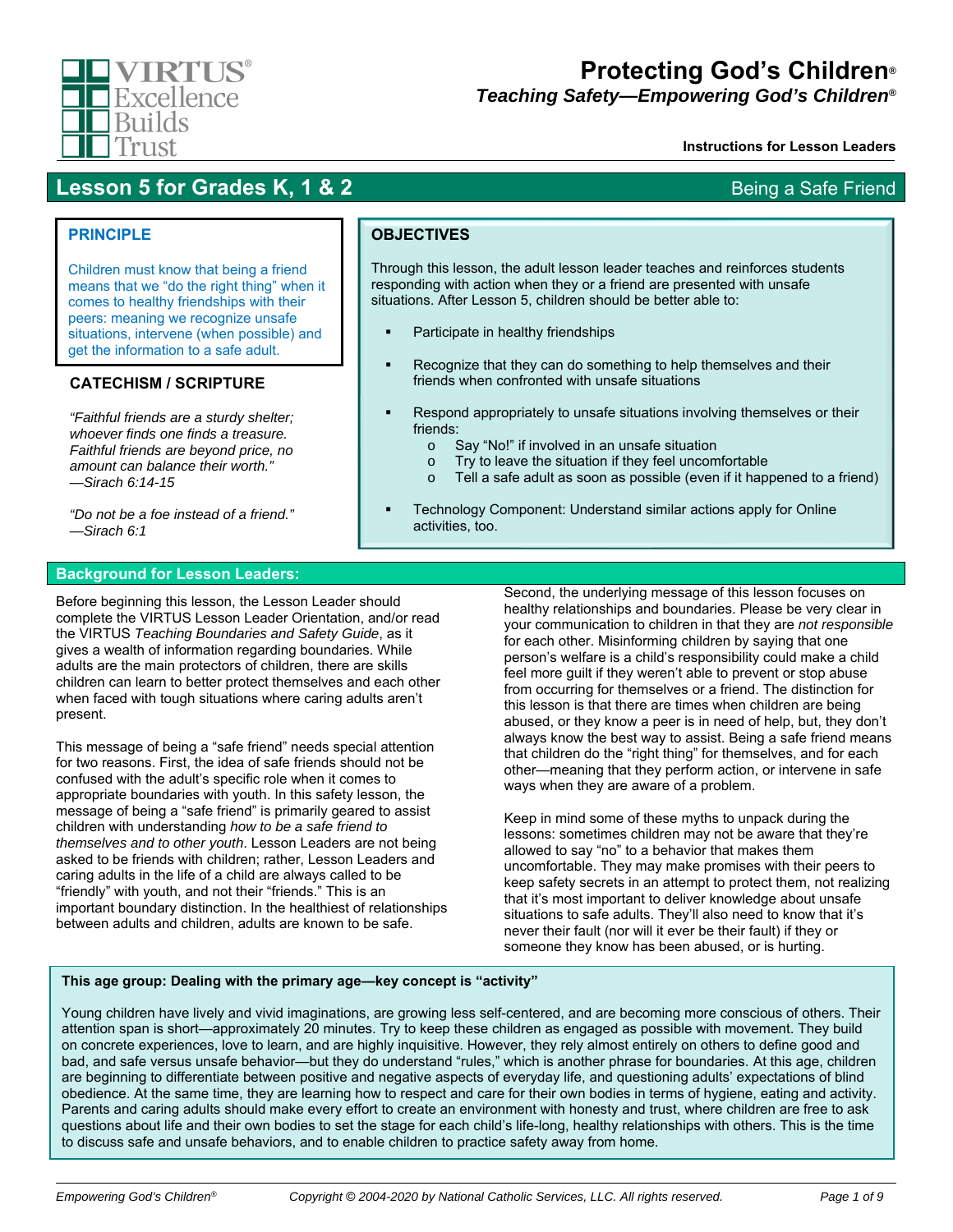### **ACTIVITY OPTION #1: Play the (optional) introductory video as an icebreaker**

The introductory video for youth in this age range is designed to open a simple discussion about personal boundary safety. The brief video is not intended to be a substitute for the lesson itself. It's merely an introduction designed to "break the ice" and assist the transition of completing the interactive Lesson Activity Options. If the video is shown as an optional activity, please use in conjunction with one of the additional activity options, because discussion and practice are critical components needed to teach youth how to protect themselves. They learn best by "doing;" not just listening. Please communicate with your coordinator to obtain video access.

## **ACTIVITY OPTION #2: Review and discuss key vocabulary words**

- **Private body parts**—those body parts covered by a bathing suit.
- **Saying "No"**—to say "no" means to refuse, deny, reject or express disapproval of. This word is used to express a boundary and communicate that you do not want something to happen or continue. [Let children know it's OK to say "No" to an adult if they make you feel scared or uncomfortable, or if they touch your private body parts.]
- **Rules**—a prescribed guide for conduct or action. We follow the rules to make sure we are safe—just like how we have a seatbelt rule to keep us safe in the car, or the safety rules before we cross the street. [For example, teach the child a simple rule for what to do if someone tries to touch him / her in an unsafe way, which is to say "No!", try to get away, and tell an adult as soon as possible.]
- **Uncomfortable**—experiencing discomfort that leaves one feeling uneasy, sometimes causing anxiety or feelings of nausea. [It might be a feeling in the "pit of your stomach" or it could be the hairs standing up on the back of your neck. You may freeze, want to fight or feel like running away from the situation.]
- **Confusing**—is something that is hard to figure out because it doesn't make sense, it is unclear or puzzling. To cause confusion is to cause an inability to think clearly or to be misleading. [An example is a big, messy knot—it can be confusing because it's hard to figure out where each part goes how to straighten it all out.]
- **Respecting boundaries**—we should have respect for ourselves, and respect for others. Respect for ourselves means we understand our dignity and value as a person, and work to create or maintain boundaries to protect ourselves. We feel upset or uncomfortable when someone doesn't honor our own boundaries, and we communicate with the right person if we need help. Respecting another's boundaries means you care about them, and won't do anything that would bring them harm, and that you communicate with the right person to get them help if they are being harmed by someone else. [Give children examples of respecting others, i.e. not calling people mean names, not hitting others, following rules at school or at home, stopping an activity when someone asks, letting an adult know when someone is in pain or hurt, etc.]
- **Safe friends and safe adults**—safe people won't hurt you without a good reason and won't intentionally confuse you. They listen to and consistently respect boundaries, and follow the rules. [Explain that a child may have many safe friends and adults. Give children examples of adult behavior that could hurt them, but may be necessary for the child's safety, i.e. medical exams, vaccinations, throat swabs, removing splinters, stopping a child from running into the road, etc.]
- **Unsafe friends and unsafe adults**—unsafe friends and unsafe adults put a child at risk for emotional, spiritual and physical harm. These are people who place a child in danger for their own purposes without concern for the welfare of the child. They also do not consistently listen to the parents' wishes or the child's boundaries. [Tell children we can know when someone is unsafe if they do not follow the rules or listen to our boundaries.]
- **Safe touches**—touches that have a good purpose, aren't intended to hurt and should be familiar. They're safe and can also be meant to keep you healthy, even if the person isn't known well, as long as the touches are appropriate for the particular relationship, such as when mom kisses your forehead at night, when you high-five your teammate, etc. [Avoid saying safe touches that *feel* good are "safe, loving or show someone loves you" since sometimes touches are safe and necessary, but can also hurt although they hurt for a good reason to keep children safe, such as stiches, a doctor shot or dental cleanings.]
- **Unsafe touches**—touches that are inappropriate, could be meant to hurt or scare, or are contrary to the touching rules. If unsure about a touch, ask a parent. [Unsafe touches include hitting, punching, tripping, kicking, spitting, touching private parts, etc.]
- **Secret**—something kept hidden, never told or unexplained. Secrets exclude others and have potential to harm, sometimes causing the person involved to feel frightened or uncomfortable. [For example, let children know that there are no secrets when it comes to personal and physical safety. Tell children it's wrong for an adult or another child to ask to keep a secret about safety—especially unsafe touches—because that's a way for people to get hurt. If an individual tries to make a child keep a secret or makes him / her feel frightened, the child must know to communicate this information right away to a parent or caring adult—and be reassured that the child will be protected regardless of threats or seeming consequences of "telling".]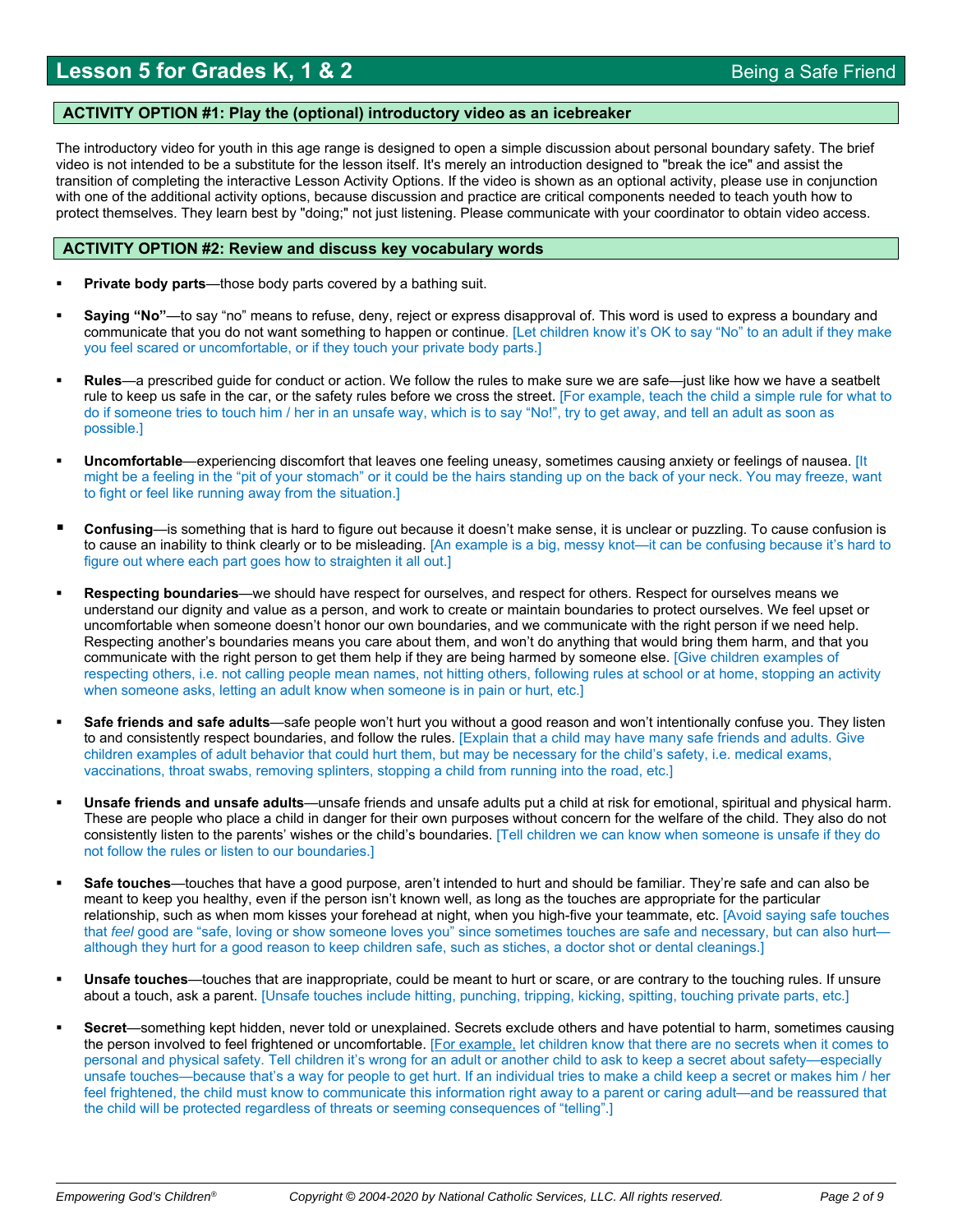- **Rude**—describes behavior where someone inadvertently or accidentally does or says something hurtful. Rudeness is usually unplanned, and not *intended* to hurt. [Examples include social awkwardness, such as burping into someone's face, cutting someone off, behaving narcissistically, having poor manners, bragging about an accomplishment, etc.]
- **Mean**—describes behavior where someone says or does something hurtful on purpose, once (maybe twice). The aim is to intentionally hurt, and is often motivated by anger. [Examples include putting someone down so the mean person looks/sounds better, making fun of how the person dresses or looks, insulting person's skills or intelligence or saying / behaving in an unkind way after a disagreement, saying things like: "why would you wear that, it looks terrible on you" or "you're so dumb, you should quit."]
- **Bullying**—is different from being rude or mean. It is cruel; the intentional, repeated exposure of negative and aggressive behaviors to a targeted person over time. The bully will say or do something intentionally hurtful, and keep doing it, without a sense of remorse. A key aspect is the ongoing pattern, involving an imbalance of power where the bully has more control or influence. [Examples include physical, verbal and emotional aggression, in-person and online; social exclusion, hazing others, spreading rumors or inappropriate content, cyberbullying, etc.]

## **ACTIVITY OPTION #3: Sign Up for Safety**

**Activity:** Children will have an opportunity to evaluate different scenarios, and will lift up colorful signs to denote whether they are safe or unsafe. A discussion will ensue.

**SUPPLIES (optional)** 

Green plastic plates Red plastic plates

- **Preparation:** In preparing for this activity, have (1) green and (1) red sign available for each child to use and lift up in response to safety questions. You can have them create the plates, or to save time, you could have them already available. The quickest option would be to utilize plastic, disposable plates that are already the green and red colors. If no green or red plastic plates are available, utilize construction paper on top of paper plates, or simply color/paint paper or pieces of cardboard. They can lift the plates "as is," or a popsicle stick (or something similar) can be attached to make an actual sign.
- **Directions:** Hand out to each child: (1) red sign and (1) green sign. Have them all sit so that they can see you, and so that you can see their signs.
- **Discussion: Ask:** When we are riding in a car and see a traffic light, what does green usually mean? (Response should be: "GO!") What does red usually mean? (Response should be something along the lines of: "Stop!" Or, "Don't go!")

**Explain**: Red is also a color that means "No!"

**Explain the game instructions for the children:** We will now play a safety game. I'm going to give you examples of safety stories. If I tell you a safety story that sounds safe, lift up the green sign for "GO" to say it is OK. So, put your green sign UP for safety! Then, if I tell you a safety story that is not safe, lift up the red sign for "NO" to say it is not OK. We will then talk about each of them.

**Give practice time:** Let's practice. Repeat after me and hold up your sign. Show me which sign you will lift up for something that is SAFE (expect the green sign, and for them to say "OK!").

Now, practice lifting up your sign for something that is NOT safe (expect the red sign, and for them to say "NO!").

**Begin scenario component by relaying these scenarios and asking the questions; First ask:** "Do you understand how to play? Let's begin! Listen carefully."

**Note:** Practicing can also be a fun part of the activity. Make corrections as needed until all children show they understand the directions and can implement them.

During the actual scenarios, children hold up their signs after each story. You will know who does/does not understand and should explain to everyone accordingly based on the material below.

- 1. Scenario 1: "Your friend has been running (instead of walking) into the classroom, ran into a desk that someone was sitting in, and accidently hurt the person's hand. He says not to tell anyone about it, or that he'll run into you, too. Is this being safe?"
	- o Action: RED SIGNS UP!
	- o Ask: Why? (Answer: The friend is not being safe. He is breaking the rules, he hurt someone, and then he acted in a mean way when he threatened you and told you not to tell.)
	- o Ask: What do you do as a safe friend? (Answer: Tell a safe adult.)
- 2. Scenario 2: "The doctor gave you a shot with your mom in the room, and it hurt your arm. Is this being safe?" o Action: GREEN SIGNS UP!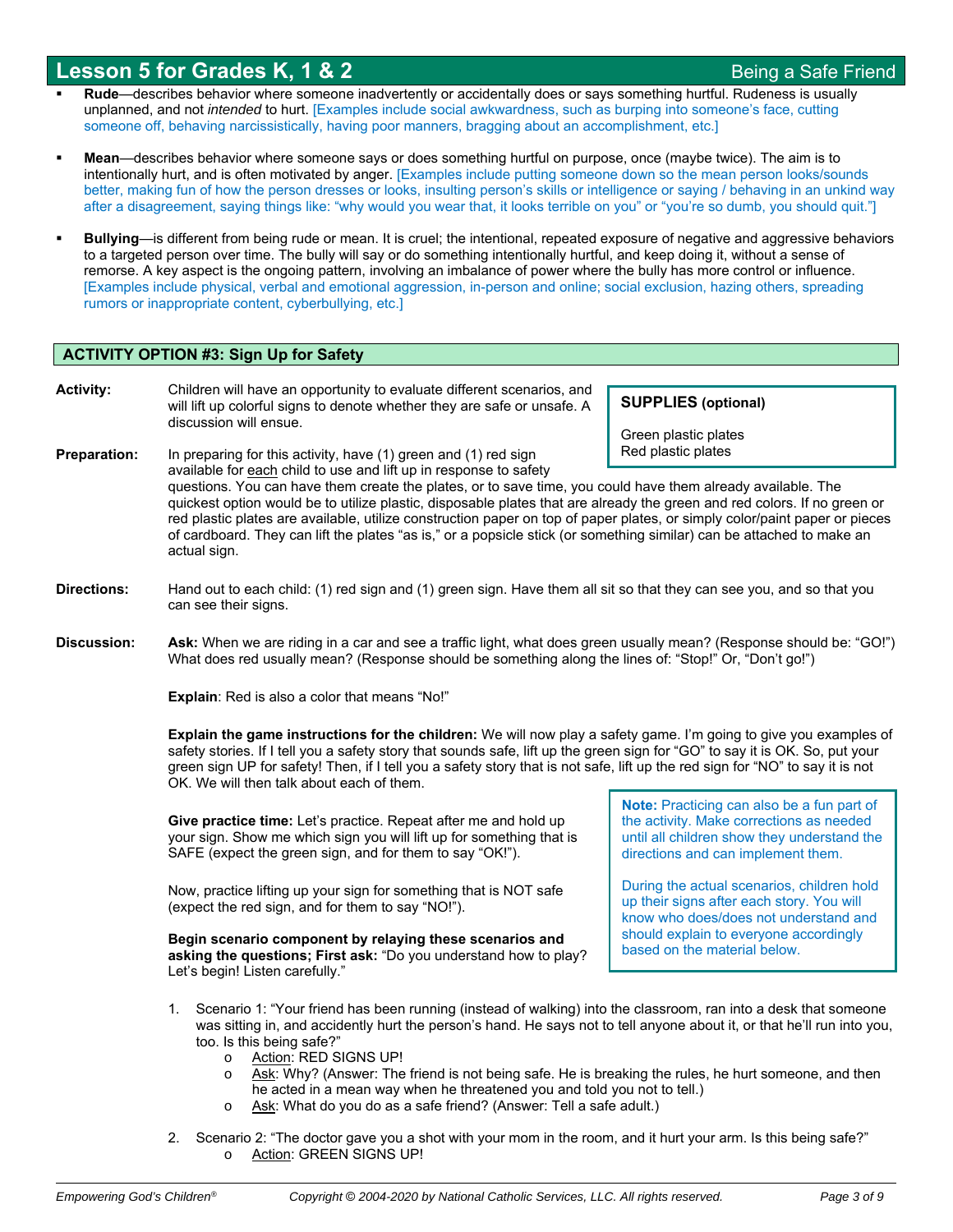- Ask: Why? (Answer: Safe adults need to keep you safe and healthy. That was a safe touch, because even though it hurt, it was with your parent, and, it was to keep you safe and healthy.)
- 3. Scenario 3: "You need to cross the street, and ask to hold a safe adult's hand. Is this being safe?"
	- o Action: GREEN SIGNS UP!
	- o Ask: Why? (Answer: Safe adults need to keep you safe and healthy. Holding a safe adult's hand to cross a street is a safe thing to do! The adult's job is to keep you safe, so they will often want to keep you close when you cross a busy street. When you are older, the safe adult will tell you when you can cross the street without holding an adult's hand.)
- 4. Scenario 4: "Your friend is playing with a ball outside and the ball accidently rolls into the street. Your friend runs into the street to get it, even though it's against the rules. Is this safe?"
	- o Action: RED SIGNS UP!
	- o Ask: Why? (Answer: The friend is not being safe. He is breaking the rules by running into the street; he could get hurt because drivers might not see him.)
	- Ask: What do you do as a safe friend? (Answer: It's safer to ask an adult for help when this happens. Tell a safe adult; ask for their help. )
- 5. Scenario 5: "It is after school and your friend's mom is waiting in the car. Your friend sees her in the car and runs in between the parked cars. Is this safe?"
	- o Action: RED SIGNS UP!
	- o Ask: Why? (Answer: The friend is not being safe. He is breaking the rules by running into the parking lot; he could get hurt because drivers might not see him.)
	- o Ask: What do you do as a safe friend? (Answer: It's safer to ask an adult for help when this happens. Tell a safe adult; ask for their help.)
- 6. Scenario 6: "Someone in your neighborhood wants you to come with them to help them find their lost kittycat, and says you need to come right now. You want to help, and you say, 'no, I need to check with my mom or dad, first" and run to find them before going anywhere with anyone." Are you being safe?
	- o Action: GREEN SIGNS UP!
	- o Ask: Why? (Answer: You are being safe because it's important to always check with an adult first before going anywhere with anyone. It's your safe adult's job to keep you safe and healthy, they need to know where you are and where you're going.)
	- $\circ$  Ask: What do you do as a safe friend, if you see your friend going off with someone without their parents knowing? (Answer: It's safer to ask an adult for help when this happens. Tell a safe adult; ask for their help.)
- 7. Scenario 7: "Someone sent your friend a video that they know is against the rules. Your friend looked at it and doesn't know what to do now, but feels uncomfortable. Your friend told you about it, but asks you to keep it a secret. You promise to keep it a secret, but aren't sure if this is the best thing to do." Is this being safe?
	- o Action: RED SIGNS UP!
	- $\circ$  Ask: Why? (Answer: This is unsafe because you know that your friend feels uncomfortable, and we don't keep or make secrets when it comes to someone's safety.)
	- o Ask: What do you do as a safe friend? (Answer: When you know your friend feels uncomfortable about something that could be against the rules, or about any interaction, you have to tell a safe adult about it, even if you promise your friend. It's safer to ask an adult for help when this happens. Tell a safe adult; ask for their help.)
- 8. Scenario 8: "A friend keeps pushing you, and says mean things that don't make you feel good. You feel upset and uncomfortable. But, you feel scared and don't say anything to anyone about it." Is this safe?
	- o Action: RED SIGNS UP!
	- $\circ$  Ask: Why? (Answer: This is unsafe because this person is behaving unsafely by pushing you, and saying mean things. You have a right to be safe and \*feel\* safe, too.)
	- o Ask: What do you do as a safe friend? (Answer: Sometimes we have to be a safe friend to ourselves, too! That means, standing up for ourselves when we feel uncomfortable, or getting the information to a safe adult. The fact that you feel upset and uncomfortable is a good sign that you have to do something about it! When someone is hurting you or making you feel uncomfortable, regardless of whether it's from a friend, and regardless of what they've said to you to try and get you not to tell, you have to tell a safe adult about it as soon as you can.)
- 9. Scenario 9: "Your grandmother tucks you in and asks if you want a goodnight kiss. You say no, and tell her you want a hug instead. She says, OK, and gives you a big hug. You feel safe when you are around your Grandma." Is this actually safe?
	- o Action: GREEN SIGNS UP!
	- Ask: Why? (Answer: You are being safe because you are communicating your boundaries, and that is very important to say what you do or do not want, especially when it comes to your body. You might have many safe friends and adults.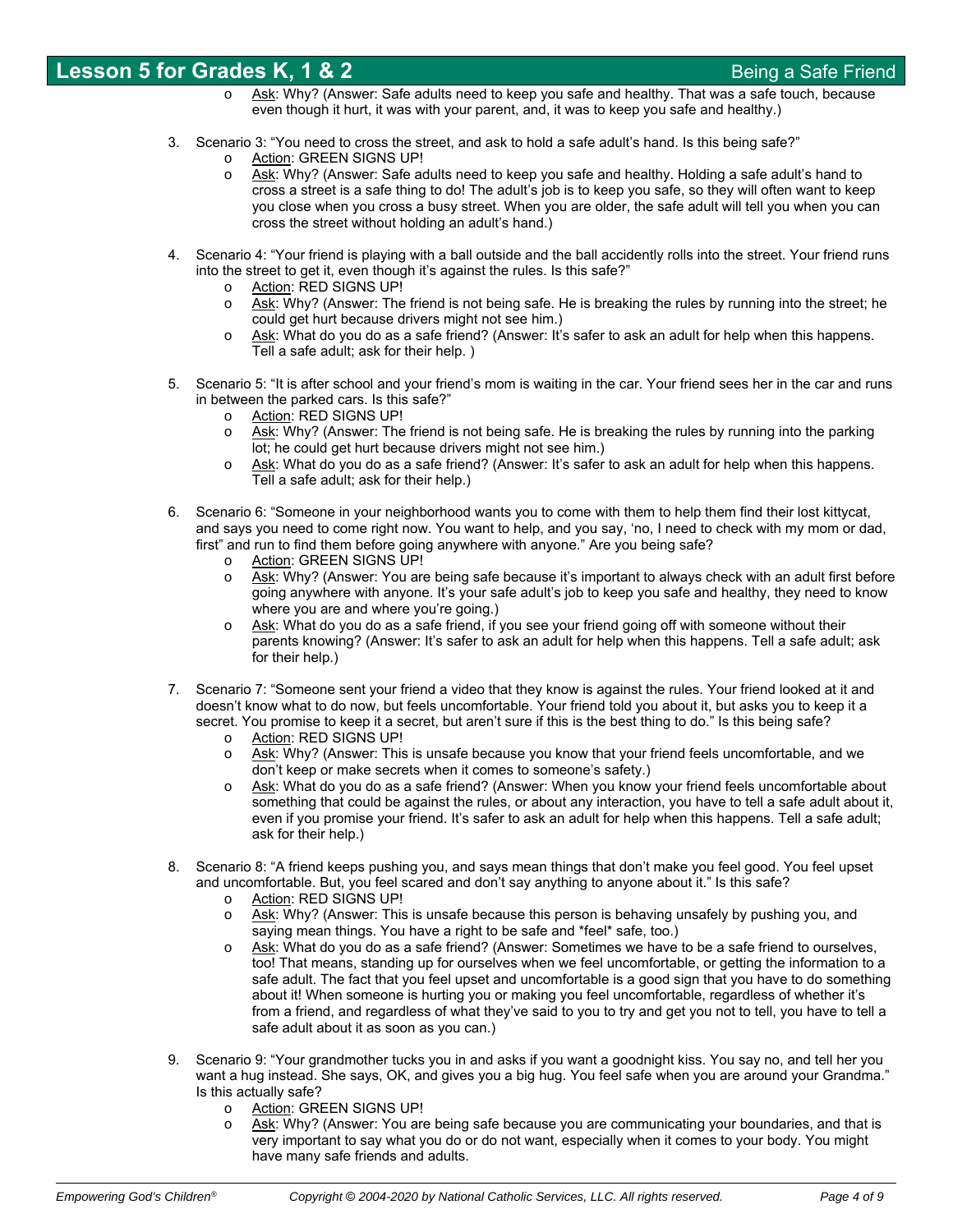- Ask: What if this happened to your friend, and they told you they did NOT feel comfortable with how their family member kissed or hugged them? (Kids have a right to be safe. If your friend is communicating that they feel uncomfortable based on what a family member is doing to them, you can communicate that information to your own safe adult.)
- 10. Scenario 10: "You saw something on the computer/cell phone that made you feel scared. But, you don't want to tell anyone because you weren't supposed to be playing on the phone. So, even though you are upset, you don't tell anyone what happened." Is this safe?
	- o Action: RED SIGNS UP!
	- o Ask: Why? (Answer: This is unsafe because you aren't communicating to a safe adult when you feel scared and uncomfortable about something that happened. You have a right to be safe and \*feel\* safe, too. And, even if )
	- Ask: What do you do as a safe friend? (Answer: Sometimes we have to be a safe friend to ourselves, too! That means, standing up for ourselves when we feel uncomfortable, or getting the information to a safe adult, even if we fear that we might get into trouble. The fact that you feel upset and uncomfortable is a good sign that you have to do something about it! When someone is hurting you, showing you inappropriate things or making you feel uncomfortable, regardless of whether it's from a friend, and regardless of what they've said to you to try and get you not to tell, you have to tell a safe adult about it as soon as you can.).

**Conclusion statements to share with the youth:** You did such a wonderful job identifying safe and unsafe situations! Sometimes we might encounter these types of scenarios when we leave our lesson, and it might be confusing. When you feel confused or uncomfortable, it's always OK to talk to a safe adult.

**Note:** If there is sufficient time toward the end of the lesson, the Lesson Leader can ask: Can anyone share a safety story? Together, we can work out if it's safe or unsafe! (Invite children to share stories...)

You have a right to be safe. If you're in a situation where you don't feel right, or you feel scared or uncomfortable, or confused (or nervous, anxious, humiliated or embarrassed) listen to your intuition! If someone is asking you to do something you don't like or know to be "unsafe," it is ALWAYS OK to say "no." Then, try to get away and tell a safe adult as soon as you can. If your friend is showing or saying that they feel this way because of something that is happening to them, communicate that information to a safe adult, too!

### **ACTIVITY OPTION #4: Message Delivery from a Safe Friend to a Safe Adult**

**Activity:** This is a 2-part activity. Children will first have a guided discussion about safe and unsafe situations involving themselves and their friends. Then, an opportunity to evaluate different scenarios and apply the learned information through role playing.

**Note:** Since this is a 2-part activity, it can be done in one day, or it can be spread over 2 days (as long as those two days are within a week of each other).

**Discussion:** This is a 2-part activity. Part 1 is to first perform the discussion component. Part 2 is to help youth with action.

**PART 1:** Gather the children around and lead a discussion about the following key points. There are a series of questions to ask the youth to ensure that all of the youth have the same foundation of boundaries and safe adult identification. Answers, when applicable, are in parenthesis:

- We live within communities. In our communities we can imagine a big neighborhood, and neighbors. We each have our own address in our community, and at our home we have a person or people with whom we live. We also have friends that we spend time with.
	- o Can you think of some of your family members and friends?
- In our communities, there are people we spend time with that help us to feel safe and happy.
	- o Can you think of people that you spend time with who make you feel safe and happy?
- There are also people in our lives who are our safe adults. Safe adults are there to protect us, to listen to us, and get us help when we need it. It's a very important responsibility they have to protect us!
	- o Some of us know a safe person for sure, our school

**Note:** The Lesson Leader should be careful to communicate to children that they are not responsible for each other. Misinforming children by saying that one person's welfare is a child's responsibility could make a child feel more guilt if they weren't able to prevent or stop abuse from occurring for themselves or a friend. The distinction for this lesson is that there are times when children are being abused, or they know a peer is in need of help, but, they don't always know the best way to assist. Being a safe friend means that children do the "right thing" for themselves, and for each other—meaning that they perform action, or intervene in safe ways when they are aware of a problem.

guidance counselor! Can you think of other examples of safe adults? (perhaps our parents, grandparents, other family, teachers, church employees, doctors when mom/dad are there, fire fighters, etc.)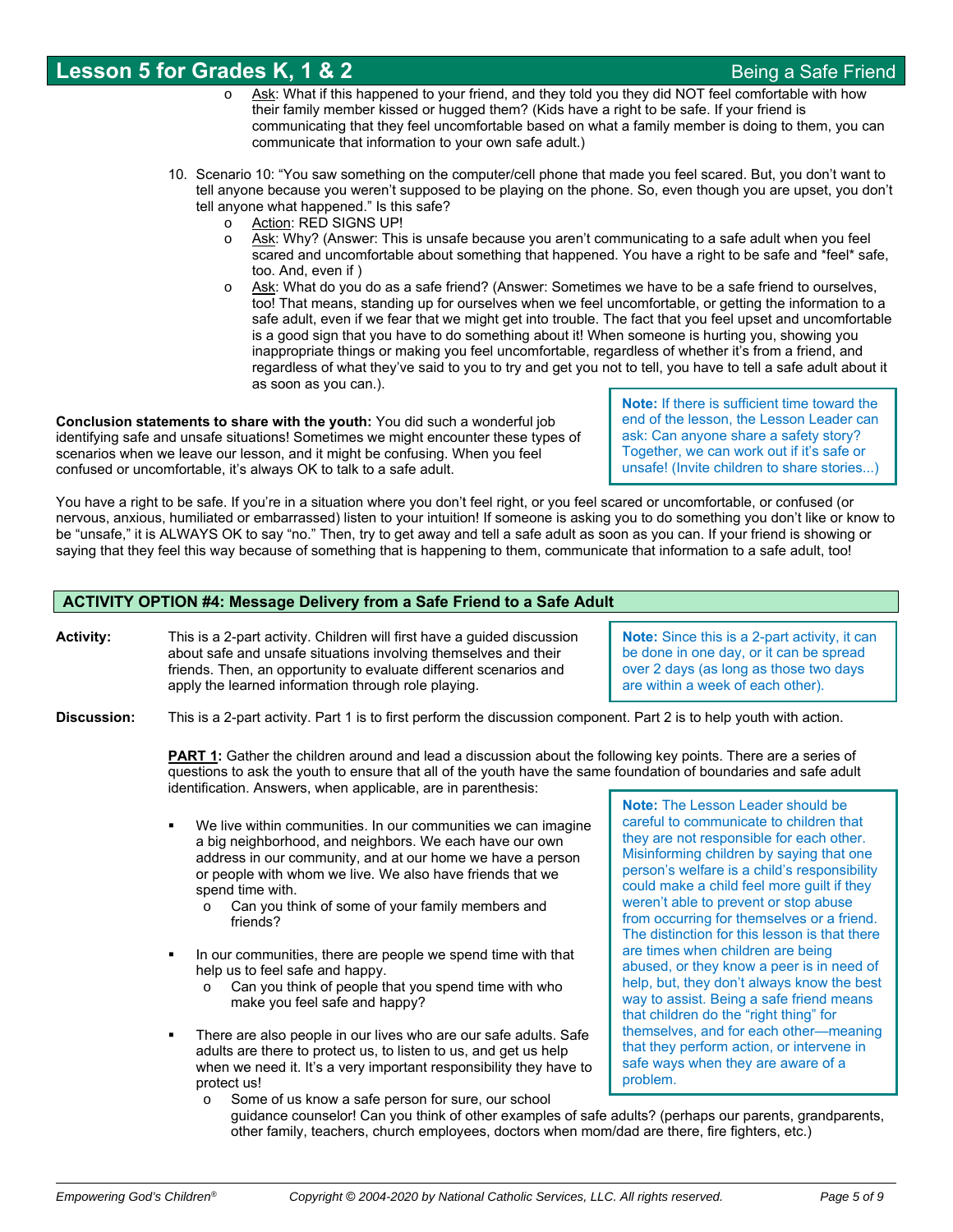- In our communities, homes, schools, and friendships, sometimes we know that someone is really sad or that someone is hurt, or that they are unsafe.
	- Have you ever had a situation where you've known someone is sad, hurt or unsafe?
- Kids can also be a "safe person" for others. This is called being a "safe friend." **As a kid, it's not your JOB (as kids) to protect others. It is not your responsibility, because you are kids.** But, when we do know that someone is hurt or hurting, then we **should try to help** by getting that information to a safe adult. Let's recap these really important points:
	- o Whose responsibility is it to keep kids safe? (ADULTS; It's the adult's job to protect kids)
	- o Can we, as kids, also help when we know there's a problem? (Yes, usually kids can help, too)
	- o How can we, as kids, help the most? (Take the information to a safe adult; a trustworthy person)
- Sometimes adults don't listen to kids.
	- Have you ever had a situation where an adult doesn't listen to you? (You have a right to be safe. Your friends have a right to be safe. If you know that there's important information about safety, adults should listen to you. If a safe adult isn't listening to you, take the information to another safe adult. Keep taking the information to a trustworthy person, and may a different trustworthy person, until you feel that you've been heard.)
- When our family or friends are hurt, there are different ways we can help them, depending on the situation.
	- $\circ$  For example, what is the first number to call if you are home alone with an adult and they fall and get really hurt? (You can always call 911 to get help from safe people)
	- o Or, maybe your good friend told you that someone at home hit them, or hurt them. In these cases, you can still call 911, or you can also tell your safe adult to get help. It's the adult's job to keep kids safe.
- Sometimes we are around people who make us feel sad, nervous, or confused. They might try to touch us in our private parts, and may not listen to us when we say "no." This is not a safe person.
	- o If this happens to you, whom should you talk to? Talk to a safe adult, as soon as you can.

**PART 2: Role playing component—Help the youth with the action** items through utilizing questions and role play. The Lesson Leader will read the example aloud, and youth will identify whether it is a "safe" or "unsafe" situation. When it is unsafe, there is action that can be done by the youth to help. Encourage a volunteer to offer a possible way of communicating about the situation to the safe adult.

Essentially, anything in the "unsafe" category will be presented to the Lesson Leader, BY a safe friend TO a safe adult (since Lesson Leaders are considered safe adults). In this role-playing activity, the "safe friend" is the youth, and the "safe adult" is the Lesson Leader.

**Note:** An important point for Lesson Leaders to recognize is that children may be aware that something unsafe or unhealthy is going on their own lives or in the lives of their friends, and they need to deliver that message to a safe adult. Role playing is an excellent tool to assist in this endeavor. Emphasize that we bring these types of unsafe situations that are hidden or secretive, "out into the open," and we do this in our lives, too. ``

During the "message delivery" from the "safe friend" to the "safe adult," you'll want to emphasize the point of bringing unsafe situations out into the open, to someone who can truly help: a safe adult. The Lesson Leader may ask for volunteers or "safe friends" to verbally deliver the individual unsafe scenarios as a "safe friend" to the "safe adult."

**Lesson Leader leads these scenarios:** Lead the scenario, ask the questions, and allow participation for the answers.

- 1. My mom wants me to hold her hand when we cross the street; she holds tight when there's a lot of traffic. a. Is this safe or unsafe? (**safe**)
- 2. My friend keeps talking about wanting to hurt herself on purpose.
	- a. Is this safe or unsafe? (**unsafe**)
	- b. What can a "safe friend" do to help? **Role play what can be said and how.**
- 3. My teacher didn't listen to my boundaries or my safety rules. I feel confused and upset.
	- a. Is this safe or unsafe? (**unsafe**)
	- b. What can you do to be a friend to yourself?
	- c. If this were happening to a friend, what can a "safe friend" do to help? **Role play what can be said and how.**
- 4. What if your dad asks you not to tell your mom about a present that you bought for him together?
	- a. Is this safe or unsafe? (**safe**—it's not an unsafe secret that will hurt or cause harm, it's a safe surprise that will be revealed.)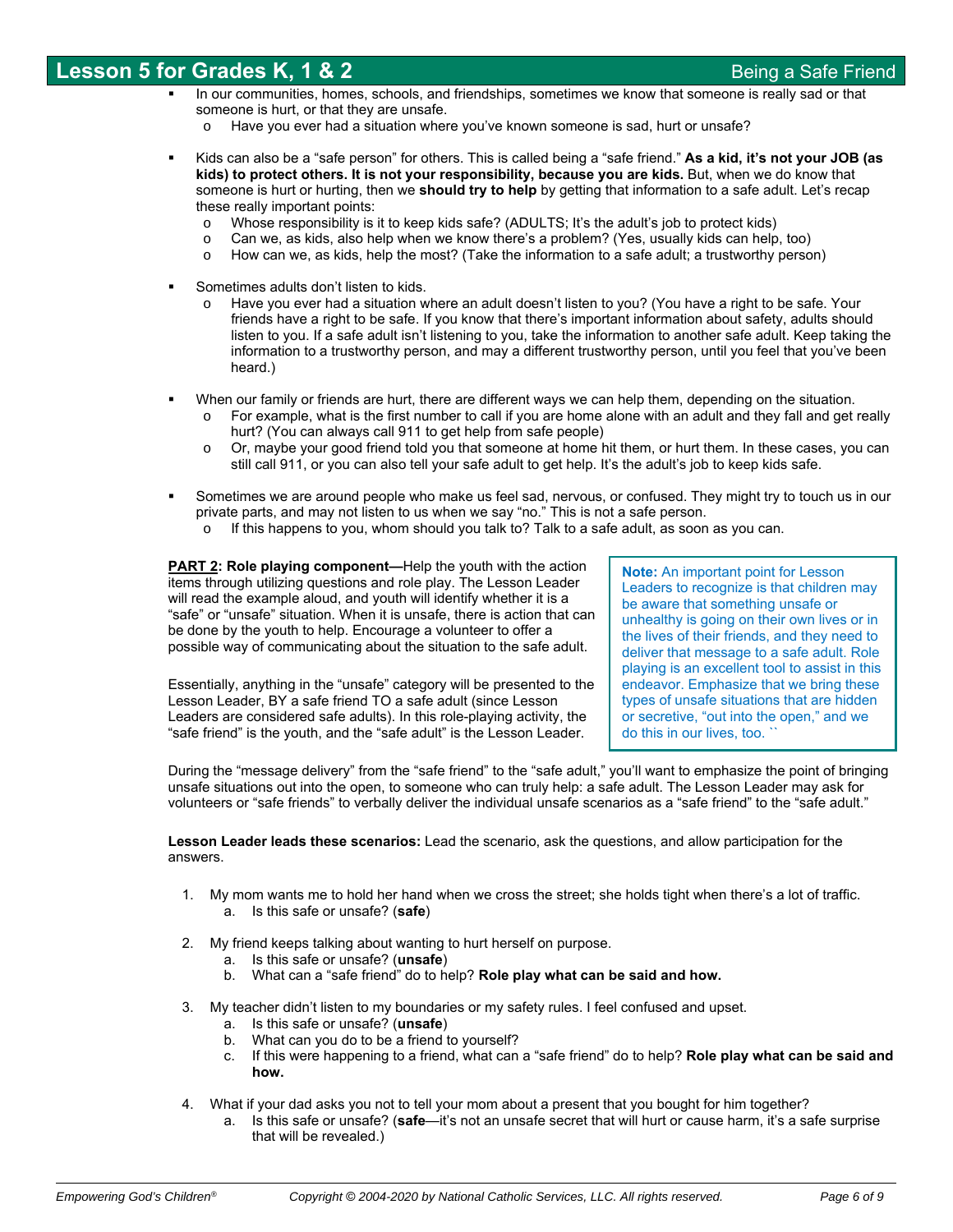- 5. My friend said that he would hurt himself if I didn't play with him.
	- a. Is this safe or unsafe? (**unsafe**)
	- b. What can you do to be a friend to yourself?
	- c. What can a "safe friend" do to help? **Role play what can be said and how.**
- 6. My friend told me that her uncle came over and touched my friend's private parts, when she asked him to stop, he didn't, and she's really sad. She doesn't want me to tell anyone.
	- a. Is this safe or unsafe? (**unsafe**)
	- b. What can a "safe friend" do to help? **Role play what can be said and how.**

**Conclusion statements:** Now we understand a little better about how we have safe people in our lives who want to protect us. When we know (or feel like) there's an unsafe situation where a friend is hurting, we should always take that information to a safe adult. We had these scenarios we identified into the unsafe scenario box, and then we brought them out into the light, by bringing them to the attention of a safe adult. You can do this in your life, too, when you leave this lesson. Now that you've had time to think about it and practice delivering safety messages here, you'll be more prepared to do it when you're with your friends and you see something that might be

**Note:** The Lesson Leader will coach the children to use language to describe why they feel it is an unsafe situation.

Additionally, the Lesson Leader must be receptive to the language the children use; validating emotions/feelings and concerns, thanking the child for helping, letting them know that they did the right thing, and reminding them that adults are responsible for children's safety, which is why it is so good that the child communicated to you, etc. An example includes: "*Thank you for telling me; it is very important to tell a safe adult when we are uncomfortable about an unsafe situation for ourselves and others. You did the right thing by communicating your concerns. That does seem like an unsafe situation, and I'm going to speak to another safe adult to see what we can do to make it safer."*

scary, or against the safety rules. You have a right to be safe. Your friends have a right to be safe. Anytime you feel uncomfortable, or if someone is hurting you or a friend, OR if someone isn't following the safety rules (even if it's an adult), it's really important to deliver that information to a safe adult.

## **ACTIVITY OPTION #5: Knowing Your Feelings and Following the Rules**

| <b>Activity:</b>                          | Children will hear a story that is intermittently paused to give children<br>a chance to identify feelings. Identifying feelings is an important<br>activity that helps children fortify and uphold their boundaries. When<br>they feel specific ways, they are directed to communicate to a safe                                                                                                                                                                                                                                                                                                                                                         | Note: The worksheet template is included<br>in the downloaded set of materials at the<br>end of this packet.                   |
|-------------------------------------------|-----------------------------------------------------------------------------------------------------------------------------------------------------------------------------------------------------------------------------------------------------------------------------------------------------------------------------------------------------------------------------------------------------------------------------------------------------------------------------------------------------------------------------------------------------------------------------------------------------------------------------------------------------------|--------------------------------------------------------------------------------------------------------------------------------|
| <b>Preparation:</b><br><b>Directions:</b> | adult for themselves, and for their friends, as a way to help.<br>In preparing for this activity, have (1) copy of the "Feelings Faces"<br>sheet for each child, or project the "Feelings Faces" page so all<br>children can see.<br>This is a 2-part activity. First, for Part 1: address words that need                                                                                                                                                                                                                                                                                                                                                | <b>SUPPLIES</b><br>Paper for Worksheets (printed)<br>Printer<br>Writing utensils (optional)<br>Media for projection (optional) |
|                                           | clarification and recap the safety rules.<br>Then, for Part 2: communicate the story and encourage participation with the face images. In Part 2, you'll read the<br>story to the children. At specified intervals, you'll pause and give them "thinking time" to determine what feelings are<br>elicited from the story. You'll specifically ask how the characters might feel. And, you'll instruct the children to identify<br>the worksheet picture to reflect the feeling (you can have the children come up and point them out if projected, or, you<br>can have them raise their arms and show the corresponding image number with their fingers). |                                                                                                                                |
| Discussion:                               | PART 1: Recap the safety rules and address words that might need clarification, such as "confused" or "puzzled."<br>These words are found in Activity Option #2: Review and discuss key vocabulary words.<br>Ask: Who can tell me what our boundary and safety rules are? How can we respond to unsafe situations involving<br>ourselves or our friends?<br>Say "No!" if involved in an unsafe situation                                                                                                                                                                                                                                                  |                                                                                                                                |
|                                           | Try to leave the situation if you feel uncomfortable (or scared, or confused, or puzzled, or unsure, or if someone<br>tries to touch your private parts)<br>Tell a safe adult as soon as possible (even if it happened to a friend)                                                                                                                                                                                                                                                                                                                                                                                                                       |                                                                                                                                |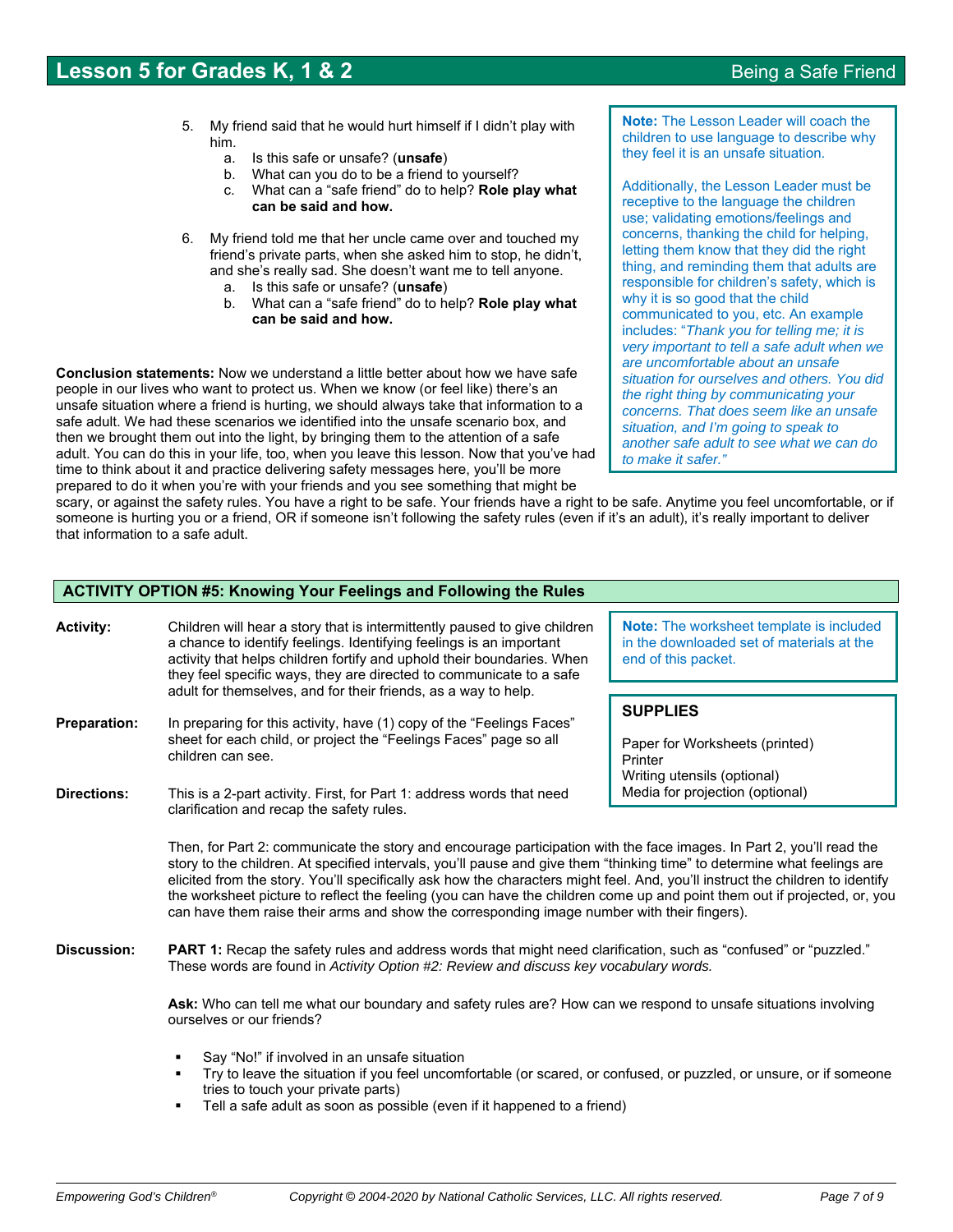**PART 2:** Communicate the segmented story below, and encourage participation by utilizing the images on the affiliated worksheet.

- 1. **Say:** "Joey loves chocolate. It is his favorite thing. He just found out that he has been invited to go to a special party where you can pay a small amount of money and there will be nothing but chocolate to eat. It is a chocolate party! What could be better! **Ask:** How might Joey feel?"
	- o The correct answer is image **#2, EXCITED**.
- 2. **Say:** "The best part is that Joey gets to go to the chocolate party with his best friend, Sam. The only part that Joey doesn't like is that Sam's dad is taking them to the party. Joey doesn't always like being around Sam's dad. Joey would rather *his* dad went with them to the chocolate party.

**Ask:** How might Joey feel about Sam's dad going instead of his own dad?"

- o The correct answer is image **#1, DISAPPOINTED**.
- 3. **Say:** "Before leaving for the chocolate party, Joey and his mom sit down to talk. She reminds him of their rule about how many treats he can have from a candy store. Joey's family has a special way of letting each child decide which treats he or she wants. Each kid in the family has a certain amount of money to spend in the store. Joey and his sister can buy anything they want as a treat—as long as there is enough money to pay for it. This is always the rule, even when Joey and his sister are with their grandparents. Joey's mom gives him some money to spend and reminds him that he can have all the chocolate his money will buy—but when he runs out of that money, no more chocolate. Joey is thinking about what he will choose.



- **Ask:** What kind of candy would you choose? **Ask:** Hmm, how might Joey feel now?"
	- o The correct answer is image **#6, THOUGHTFUL** (some youth may also say #2, Excited; both are correct).
- 4. **Say:** "At the chocolate party there are hundreds and hundreds of different kinds of chocolate. There is a tall fountain—like a water fountain in the park—except it is filled with *chocolate* instead of water. There are chocolate houses and chocolate bunnies. There is brown chocolate and white chocolate and lots of different kinds of little pieces. Some are chocolate-covered caramels and others have crunchy insides. **Ask:** How might Joey feel?"
	- o The correct answer is image **#3, HAPPY**.
- 5. **Say:** "After a while, Joey has eaten several pieces of chocolate and spent almost all of his money. Then he sees the best thing yet—a chocolate train. Joey loves trains and has never seen a chocolate train before. When Joey asks how much the train costs, he realizes that he does not have enough money to buy the chocolate train.

**Ask:** How might Joey feel now?"

- o The correct answer is **#5, SAD** (some youth may also say #1, Disappointed; both are correct).
- 6. **Say:** "Sam's dad notices that Joey is sad and asks him, "what's wrong?" Joey explains that he does not have enough money left to buy the chocolate train—and trains are his favorite thing. Sam's dad tells Joey that he will give him the money he needs to buy the train. Joey explains that taking money from Sam's dad to buy the train is against his family's rules. Then, Sam's dad tells Joey that "it's okay—it will be just our secret." Joey really wants the chocolate train, but he knows that it's against the rules, and worries that his Mom will be upset if he takes money from Sam's dad to buy more chocolate. **Ask:** How might Joey feel now, and why?"
	- o The correct answer is **#4, PUZZLED** (some youth may need an explanation of this term).
- 7. **Say:** "What should Joey do?"
	- $\circ$  Give the children an opportunity to work this out by talking through all the issues. Guide the discussion using the "Points to make" section below.
	- o Joey has some options that are appropriate and safe.
		- He could say "no" to the offer from Sam's dad and let him know that following Mom and Dad's rules is the right thing to do.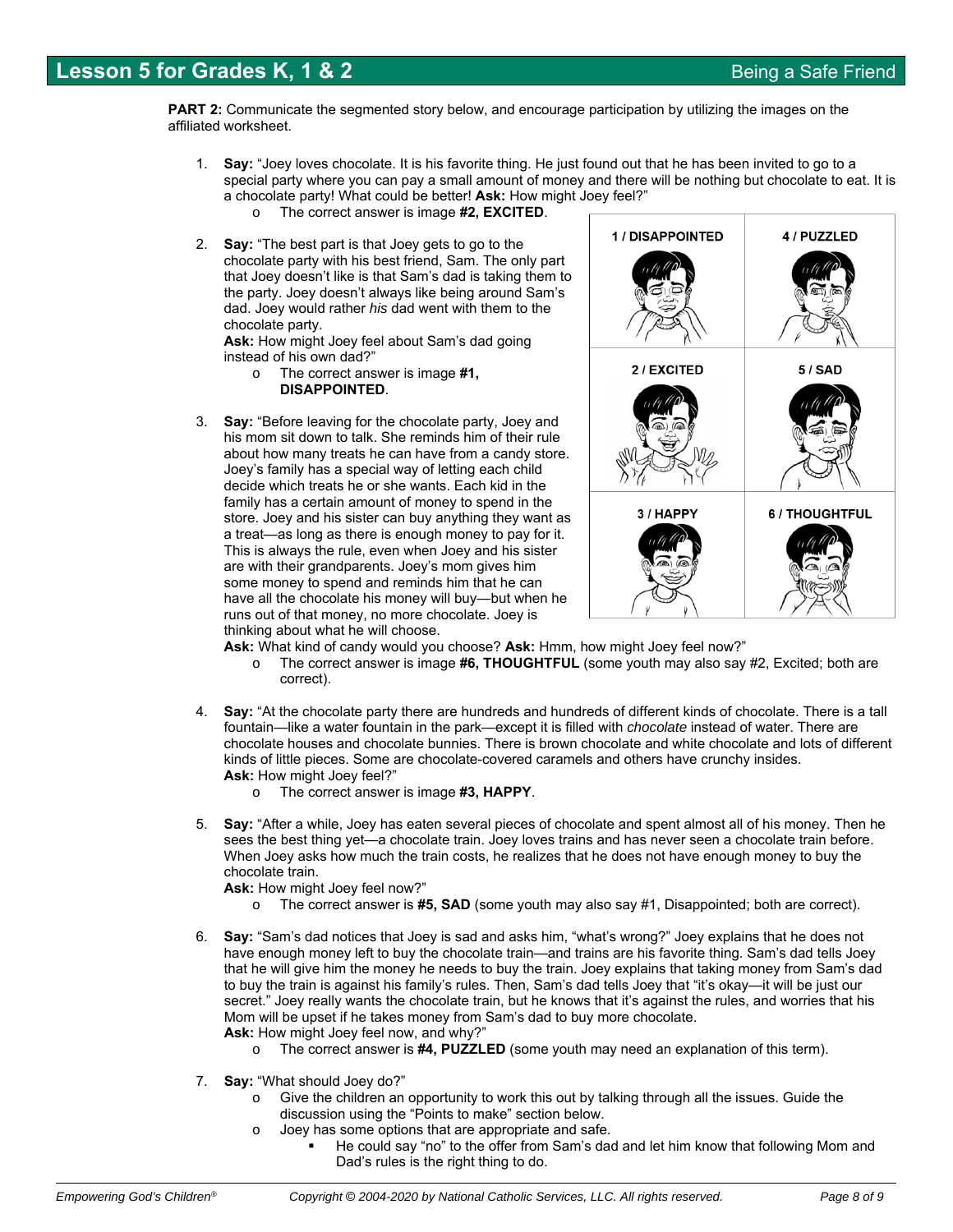He could also call his mom and ask her if it's OK for Sam's dad to loan him some money.

### **Points to make during the discussion component:**

- Discuss with children that one of the ways that we know someone is "safe" is that they are people who always respect your safety boundaries and your parent's rules.
- If Joey says "no" to Sam's dad, Joey should let his Mom and Dad know that he did what was right and listened to the family rules—even when he did not want to do it. (This will let parents know that the message that they are teaching is being received—and it will let them know that Sam's dad may not be the best chaperone for Joey's activities without making a big deal out of the incident.)
- Remind your students that they are surrounded by many caring adults who want to protect them. Even so, parents are the people who care most about their safety and well-being. And, that letting the parents know the youth did the right (and safe) thing in a difficult situation is cause for celebration!

### **ACTIVITY OPTION #6: Netsmartz "Tell A Trusted Adult" Video: Be Safe Online and Offline, too!**

- **Background:** This short 7-minute video is shared with permission from the National Center for Missing and Exploited Children (NCMEC), and can be played for children as part of an activity. It is designed to open a simple discussion with children about boundaries and safety.
- **Preparation:** The Lesson Leader should review the vocabulary in *Activity Option #2: Review and discuss key vocabulary words.* Internet access and video playing are parts of this activity and should be queued up in advance. It's also possible to download the videos from the NETSMARTZ website.
- **Discussion:** Before watching the video, discuss specific terminology. The terminology in the video refers to "trusted adults." Ensure that you explain that a "safe adult" is also known as a "trusted one," or more accurately, a person who is trustworthy.

**After** watching the video, ask the children if they know who safe adult are in their lives. And, ask the youth, "what is a "safe friend?" Ask: "do you feel ready to be a safe friend for another friend, if something happens where you know they might be in an unsafe situation?"

**Description:** Watch two friends, Nettie and Webster, get lost in the land of Rhyme and Reason. With Clicky's help, they find a way out while learning to tell a trusted adult.

Click here for the link: https://www.youtube.com/watch?v=xvR7psJq5ul

### **End the lesson with a prayer**

The Lesson Leader may invite the children to create their own prayer, he/she may lead a prayer, or may use the suggested prayer below.

*Dear God,* 

*Sometimes when things happen, I get scared. Sometimes I just get mixed up—like when a person I care about does something that makes me feel uncomfortable or scared. When that happens, help me remember that I am special and give me courage to tell an adult what happened. Thank you for loving me and for giving me safe adults and parents who want to keep me safe and happy. Amen*